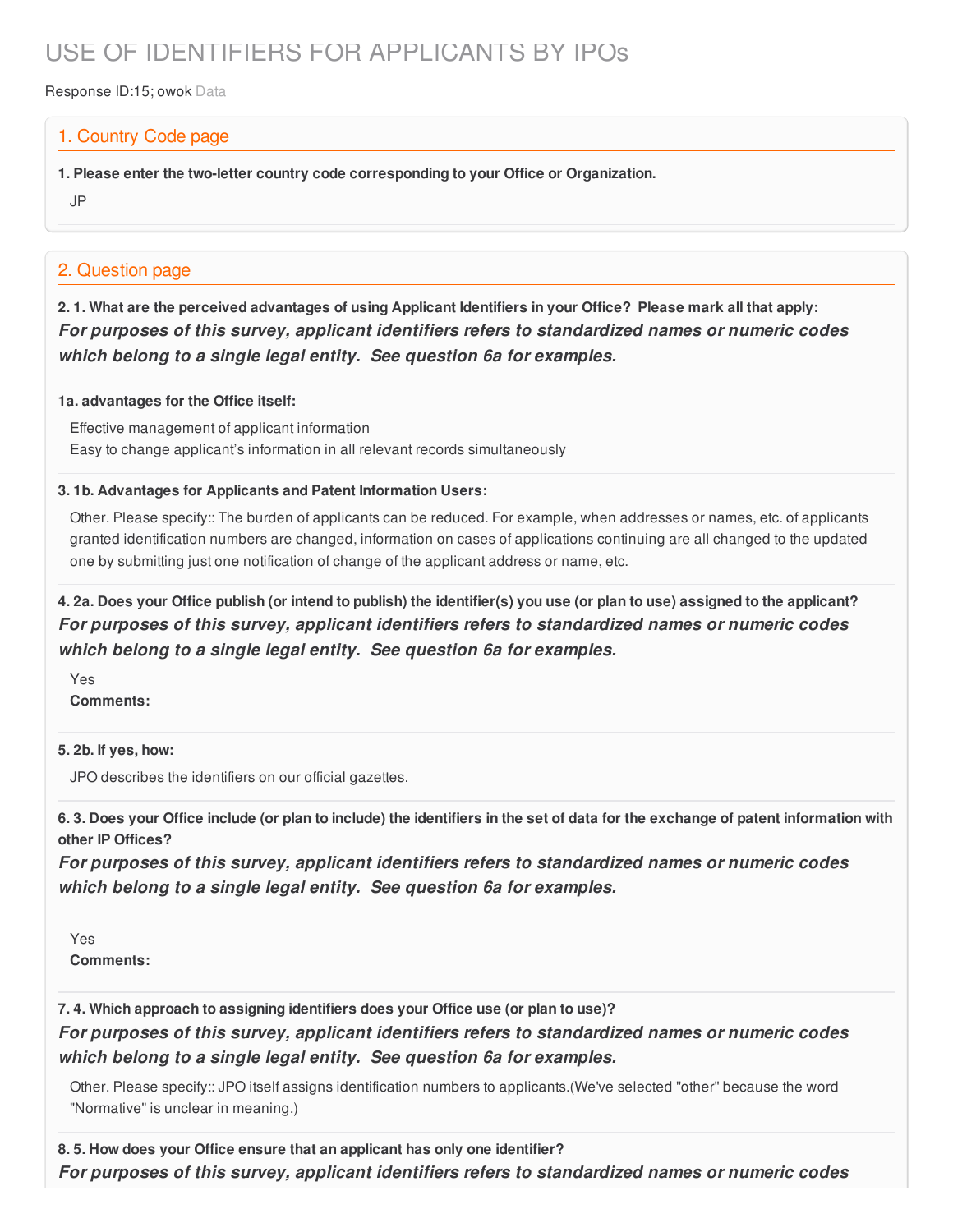## *which belong to a single legal entity. See question 6a for examples.*

In case of national applicants,: JPO ensures it by matching the name, address and seal of the applicant (a person or a legal entity).

In case of foreign applicants,: JPO ensures it by matching the name and address of the applicant (a person or a legal entity).

#### **9. 6a. What information does your Office request in order to determine identifiers for national applicants?**

# *For purposes of this survey, applicant identifiers refers to standardized names or numeric codes which belong to a single legal entity. See question 6a for examples.*

Other. Please specify:: In the case of procedures in writing, JPO requests names, addresses and seals of national applicants (persons or legal entities). In the case of procedures by online, JPO requests names, addresses and digital certificates of national applicants (persons or legal entities).

**Comments:**

# **10. 6b. What information does your Office request in order to determine identifiers for foreign applicants?** *For purposes of this survey, applicant identifiers refers to standardized names or numeric codes which belong to a single legal entity. See question 6a for examples.*

Other. Please specify:: JPO requests names and addresses of foreign applicants (persons or legal entities).

### 11.7a. Does your Office consider that a Global Identifier (GID) would be a desirable solution for applicant name **standardization?**

#### Not sure

**Comments:** Although what "GID" means in the context is not clear, if it means unified identifiers used in common at each IPO, then JPO considers that it could be a certain solution for applicant name standardization. For that, GID is required to be adopted by at least a large majority of IPOs. However, the feasibility is unknown. In addition, solutions for legal and technical issues for adoption of GID at each IPO are also unknown. Therefore, JPO cannot decide whether GID would be a desirable solution for applicant name standardization.

#### **12. 7b. If yes, could you suggest how the GID should be established and maintained?**

13.7c. In case a GID is established, will your Office use both the GID and a national identifier at the same time, or will your **Office use the GID instead of a national identifier?**

As mentioned above, JPO cannot decide whether GID would be a desirable solution. Therefore, even if GID is established, the adoption is undecided.

# **14.PART B - NO IDENTIFIER**

8a. If your Office does not use or does not intend to use identifiers for applicants, please explain why:

*For purposes of this survey, applicant identifiers refers to standardized names or numeric codes which belong to a single legal entity. See question 6a for examples.*

15.8b. Please describe any alternative approach to the use of identifiers that your office is using or contemplates using, including how that approach deals with issues of name ambiguity (misspellings, multiple spellings, different character sets, **etc):**

*For purposes of this survey, applicant identifiers refers to standardized names or numeric codes*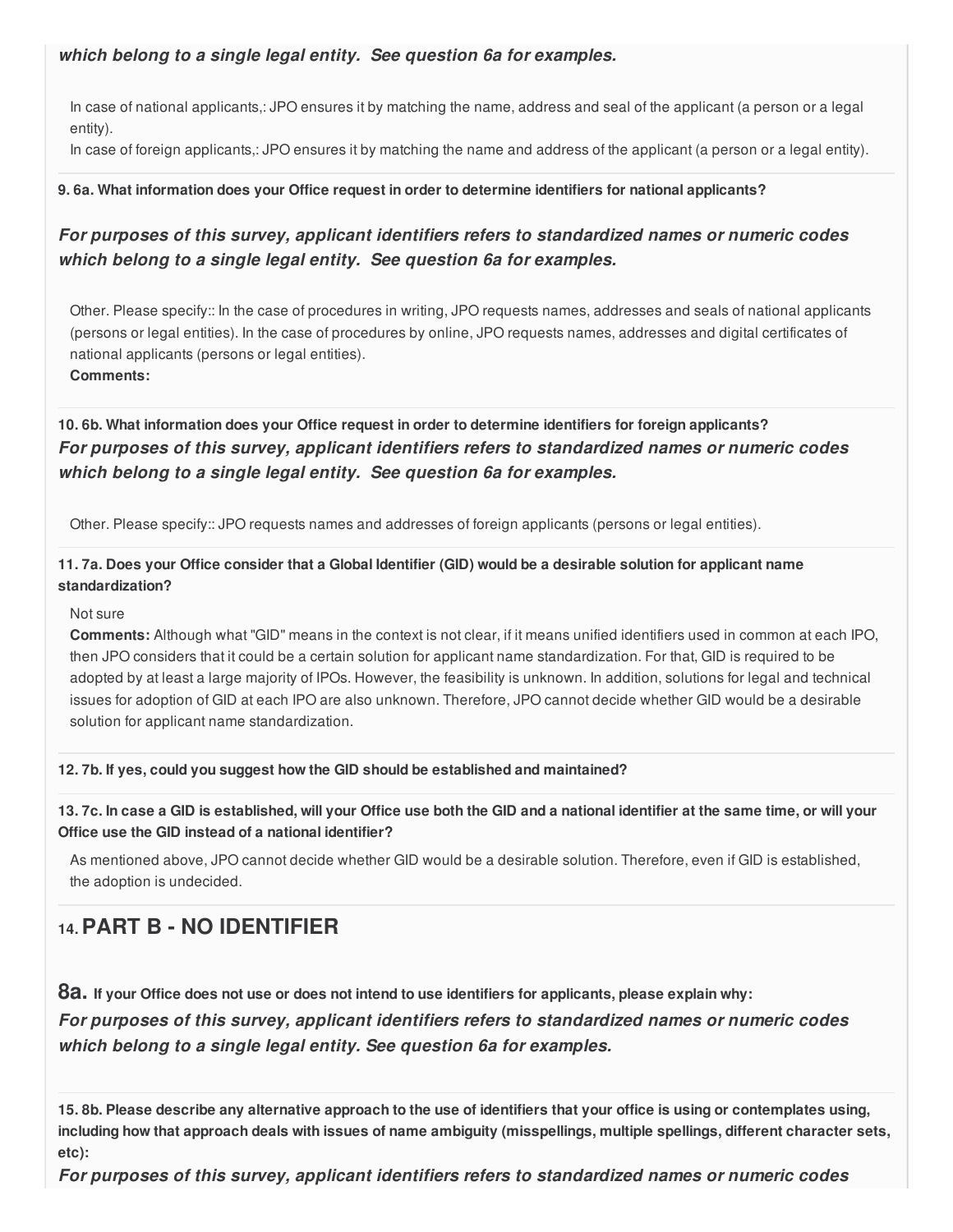*which belong to a single legal entity. See question 6a for examples.*

16.9. Please explain any drawbacks or legal complications your Office may have related to using identifiers: *For purposes of this survey, applicant identifiers refers to standardized names or numeric codes which belong to a single legal entity. See question 6a for examples.*

**17. 10. Which of the following options would you consider for investigation in your Office?**

*[Note \* Normalization – correction of "trivial" errors (which leave the possibility of multiple name variants for one applicant)*

*\*\* Standardization – using one name variant for an applicant (which might not be the ultimate owner, as IP rights can be registered in the name of a subsidiary when the beneficiary is the parent company)]*

Please mark each option that you choose with (L: Low), (M: Medium) or (H: High) depending on the priority attributed **by your office.**

|                                                               | $L:$ Low | M: Medium | H: High  |
|---------------------------------------------------------------|----------|-----------|----------|
| Use of identifiers                                            |          |           | $\times$ |
| Normalized* names                                             |          |           |          |
| Use of "dictionaries" of patentee names by patent information |          |           |          |
| Use of standardized** names designated by applicants          |          |           |          |

#### **Other. Please specify:**

As to "Use of identifiers" above, at JPO, identifiers are used for identification of applicants.

### 18.11. What is your Office's desired outcome from the Name Standardization Task Force (set of recommendations, public **database, etc.)? Please explain:**

Based on only the outcome from the Name Standardization Task Force, JPO cannot impose legal constraints on applicants of JPO.

Therefore, the outcome from the Name Standardization Task Force should be confined to provision of legally non-binding set of recommendations for the Name Standardization, etc.

### 19.12. Where should the standardization effort be focused? For example, on internal systems in IPOs or for externally-held **IP databases?**

Owing to the standardization effort by IPOs, the effort should be confined to internal systems in IPOs in principle. Moreover, the outcome of the effort should not bind on applicants legally.

20.12a. Does your Office use (or plan to use) a computer algorithm for the normalization or standardization of applicant **names?**

Not sure

**Comments:**

**21. 12b. If yes, please briefly describe the algorithm.**